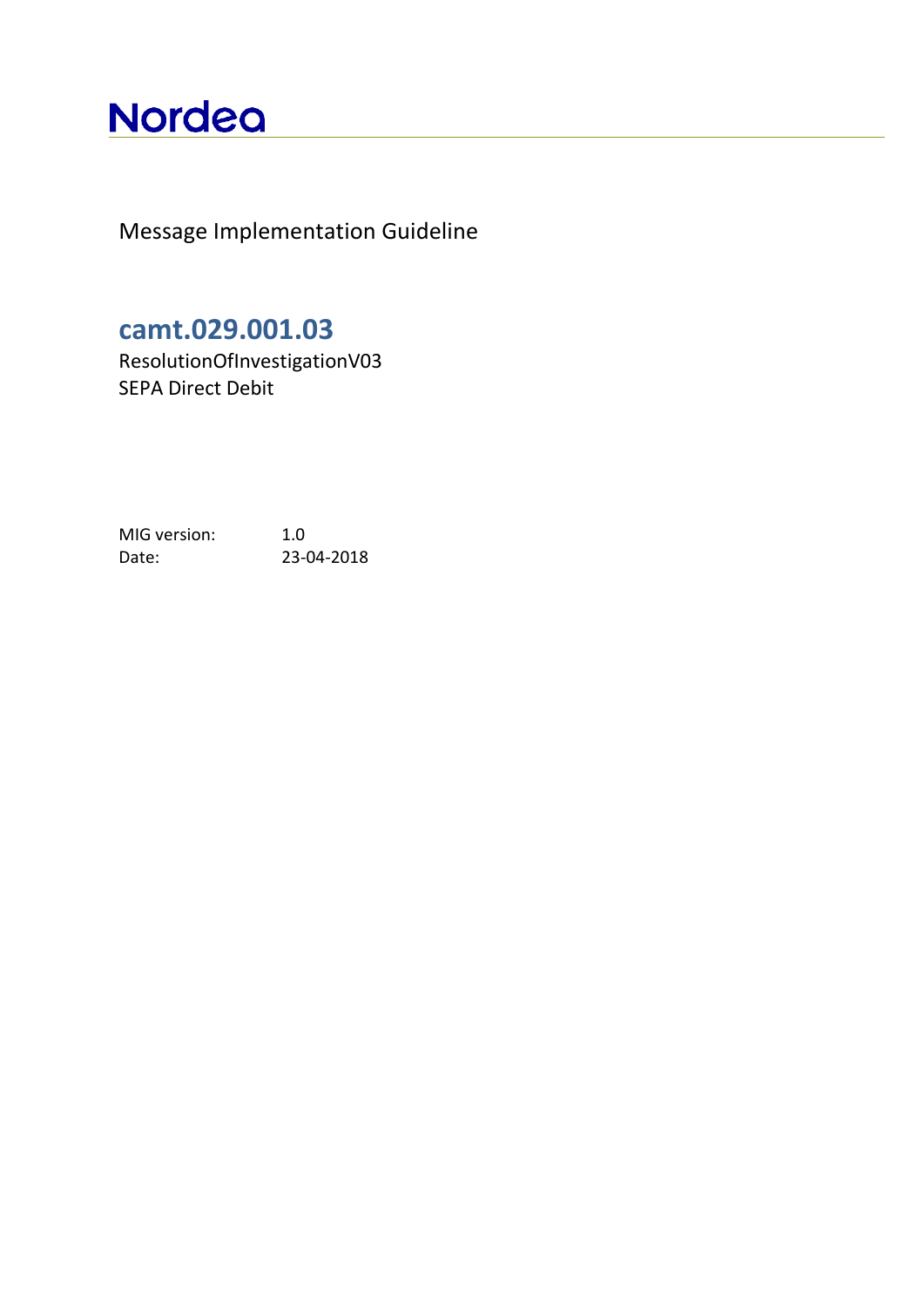

## **Table of Contents**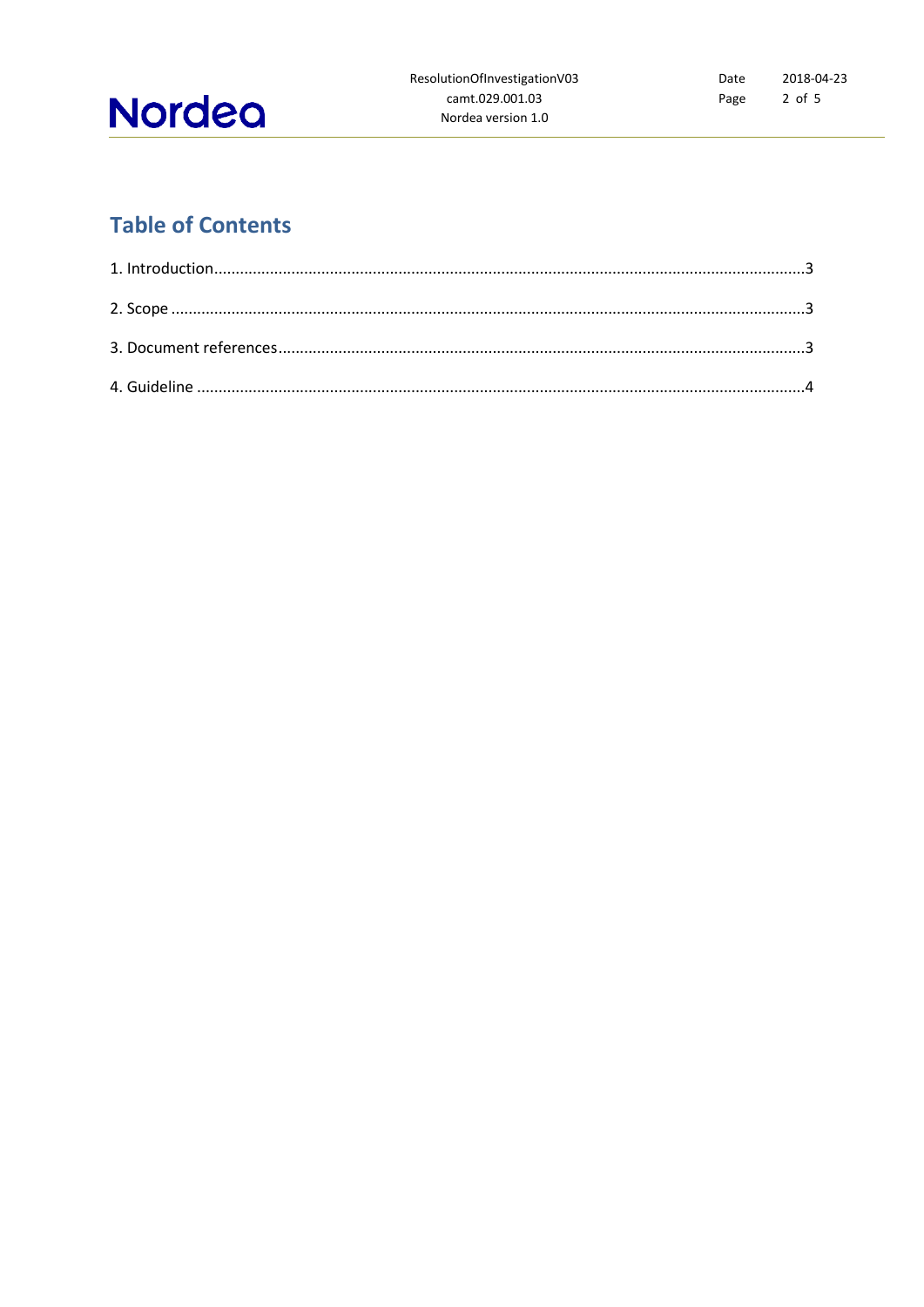

Date Page 2018-04-23 3 of 5

### <span id="page-2-0"></span>**1. Introduction**

The purpose of this documentation is to define how information in SEPA Direct Debit Messages should be structured for the exchange between the Message sender and Nordea.

This Message Implementation Guide complies with the international definitions for content and use of an ISO20022 camt.029.001.03 Resolution Of Investigation.

The files sent to Nordea must be in UTF-8 format, using only the characters included in ISO-8859-1.

This MIG does not include any technical issues such as security, retransmissions, or duplicates.

For more information about SEPA Direct Debit service, please read: [https://www.nordea.com/en/our-services/cashmanagement/supportandcontact/ERP-vendor-infor](https://www.nordea.com/en/our-services/cashmanagement/supportandcontact/ERP-vendor-information/%23tab=SEPA-Direct-Debit_Format-and-implementation)[mation/#tab=SEPA-Direct-Debit\\_Format-and-implementation](https://www.nordea.com/en/our-services/cashmanagement/supportandcontact/ERP-vendor-information/%23tab=SEPA-Direct-Debit_Format-and-implementation)

For further information on ISO 20022 definitions on camt.029.001.03 can be found from [ISO20022](http://www.iso20022.org/payments_messages.page) homepage from document "EnI\_Maintenance\_2009.pdf", under the headline "Second version of the Exceptions & Investigations messages".

#### <span id="page-2-1"></span>**2. Scope**

<span id="page-2-2"></span>The Resolution Of Investigation message is used as the response, positive or negative, to the earlier sent request for cancellation of an SEPA Direct Debit transaction.

#### **3. Document references**

This chapter contains references to documents relevant for this MIG:

1. ISO 20022, Payments – Maintenance 2009, Approved by the Payments SEG on 30 March 2009, Message Definition Report, Edition September 2009, camt.029.001.03, ResolutionOfInvestigationV03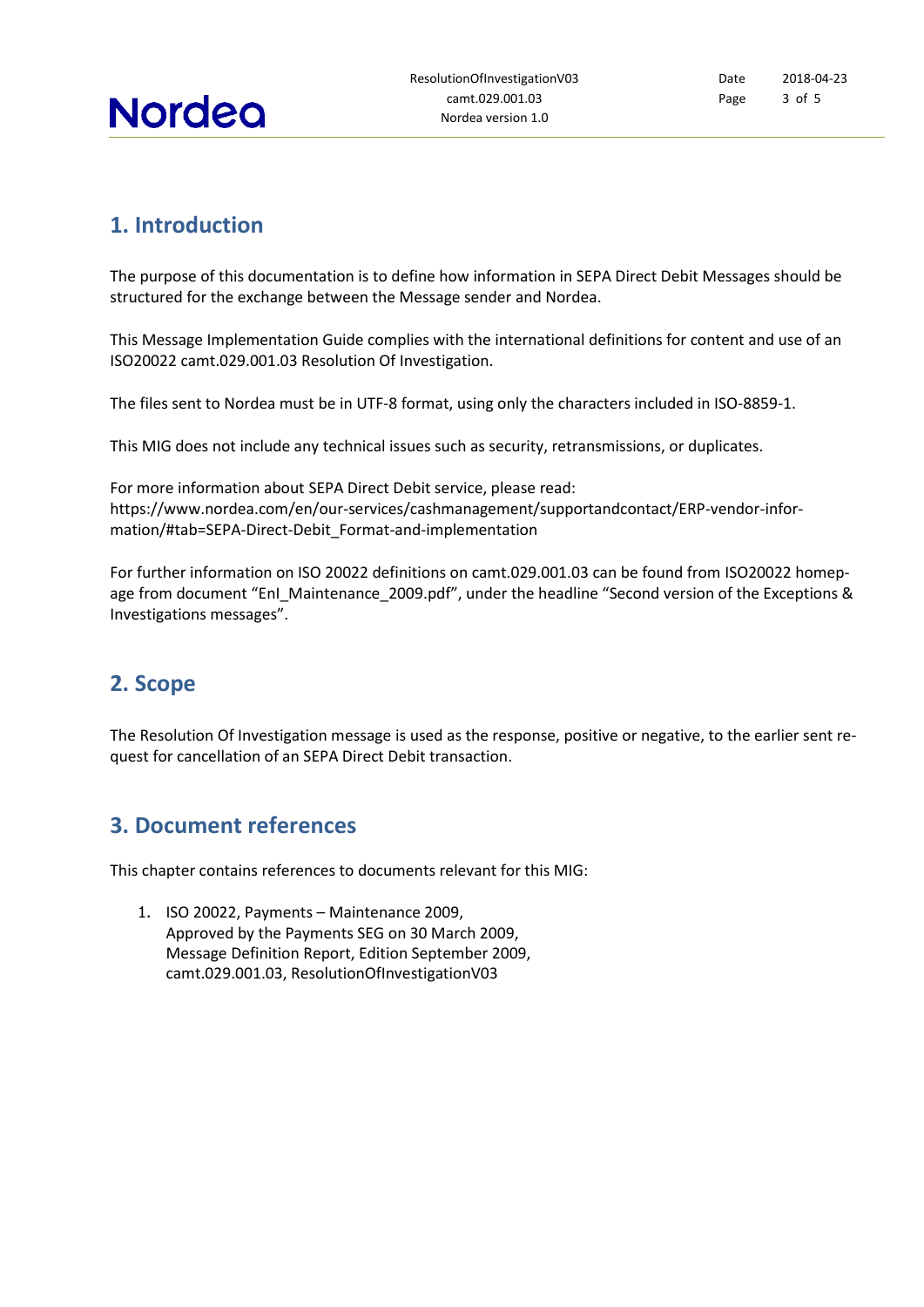**Nordea** 

#### **4. Guideline**

<span id="page-3-0"></span>

| <b>ISO</b><br><b>Index</b> |         | camt.029.001.03<br>ResolutionOfInvestigationV03 |                                         |       |                                              |                                                                                                      |
|----------------------------|---------|-------------------------------------------------|-----------------------------------------|-------|----------------------------------------------|------------------------------------------------------------------------------------------------------|
| No.                        | Or      | <b>Message Item</b>                             | <b>Tag Name</b>                         | Mult. | <b>Type</b>                                  | <b>Nordea comment</b>                                                                                |
|                            |         | Resolution Of Investigation V03                 | <rsltnofinvstgtn></rsltnofinvstgtn>     | [11]  | ResolutionOfInvestigationV03                 |                                                                                                      |
| $1.0$                      |         | Assignment                                      | <assgnmt></assgnmt>                     | [11]  | CaseAssignment2                              |                                                                                                      |
|                            |         |                                                 |                                         |       |                                              | Identification of the Resolution of Investi-                                                         |
| 1.1                        |         | Identification                                  | $<$ Id $>$                              | [11]  | Max35Text                                    | gation message, created by Nordea.                                                                   |
| 1.2                        |         | Assigner                                        | <assgnr></assgnr>                       | [11]  | Party7Choice                                 |                                                                                                      |
|                            |         |                                                 |                                         |       |                                              |                                                                                                      |
| 1.4                        | $Or\}$  | Agent                                           | $<$ Agt $>$                             | [11]  | BranchAndFinancialInstitutionIdentification4 |                                                                                                      |
| 2.1.0                      |         | Financial Institution Identification            | <fininstnid></fininstnid>               | [11]  | FinancialInstitutionIdentification7          |                                                                                                      |
| 2.1.1                      |         | <b>BIC</b>                                      | $<$ BIC $>$                             | [01]  | <b>BICIdentifier</b>                         | <b>NDEAFIHH</b>                                                                                      |
| 1.5                        |         | Assignee                                        | <assgne></assgne>                       | [11]  | Party7Choice                                 |                                                                                                      |
| 1.6                        | ${or}$  | Party                                           | $<$ Pty $>$                             | [11]  | PartyIdentification32                        |                                                                                                      |
| 5.1.12                     |         | Identification                                  | $<$ Id $>$                              | [01]  | Party6Choice                                 |                                                                                                      |
| 5.1.13                     | ${or}$  | Organisation Identification                     | $<$ OrgId $>$                           | [11]  | OrganisationIdentification4                  |                                                                                                      |
| 5.1.15                     |         | Other                                           | <othr></othr>                           | [0n]  | GenericOrganisationIdentification1           |                                                                                                      |
| 5.1.16                     |         | Identification                                  | $<$ Id $>$                              | [11]  | Max35Text                                    | Customer Id (Palvelutunnus) of the re-<br>ceiver of the Resolution of Investigation<br>message       |
|                            |         |                                                 |                                         |       |                                              |                                                                                                      |
| 5.1.17                     |         | <b>Scheme Name</b>                              | <schmenm></schmenm>                     | [01]  | OrganisationIdentificationSchemeName1Choice  |                                                                                                      |
| 5.1.18                     | $\{$ or | Code                                            | $<$ Cd $>$                              | [11]  | ExternalOrganisationIdentification1Code      | Code:<br><b>CUST CustomerNumber</b>                                                                  |
| 1.8                        |         | <b>Creation Date Time</b>                       | <credttm></credttm>                     | [11]  | <b>ISODateTime</b>                           | Creation DateTime of the message. Ex-<br>pressed using UTC designator [Z] with or<br>without offset. |
|                            |         | <b>Status</b>                                   |                                         |       |                                              | Additional information follows in the<br>transaction details.                                        |
| 3.0                        |         |                                                 | $<$ Sts $>$                             | [11]  | InvestigationStatus2Choice                   | Specifies the status of the investigation,                                                           |
|                            |         |                                                 |                                         |       |                                              | in a coded form.                                                                                     |
|                            |         |                                                 |                                         |       |                                              | Code:                                                                                                |
| 3.1                        | ${or}$  | Confirmation                                    | <conf></conf>                           | [11]  | InvestigationExecutionConfirmation3Code      | <b>INFO</b>                                                                                          |
| 4.0                        |         | <b>Cancellation Details</b>                     | <cxidtls></cxidtls>                     | [0n]  | UnderlyingTransaction3                       |                                                                                                      |
| 4.25                       |         | Original Payment Information And Status         | <oranlpmtinfandsts></oranlpmtinfandsts> | [0n]  | OriginalPaymentInformation3                  |                                                                                                      |